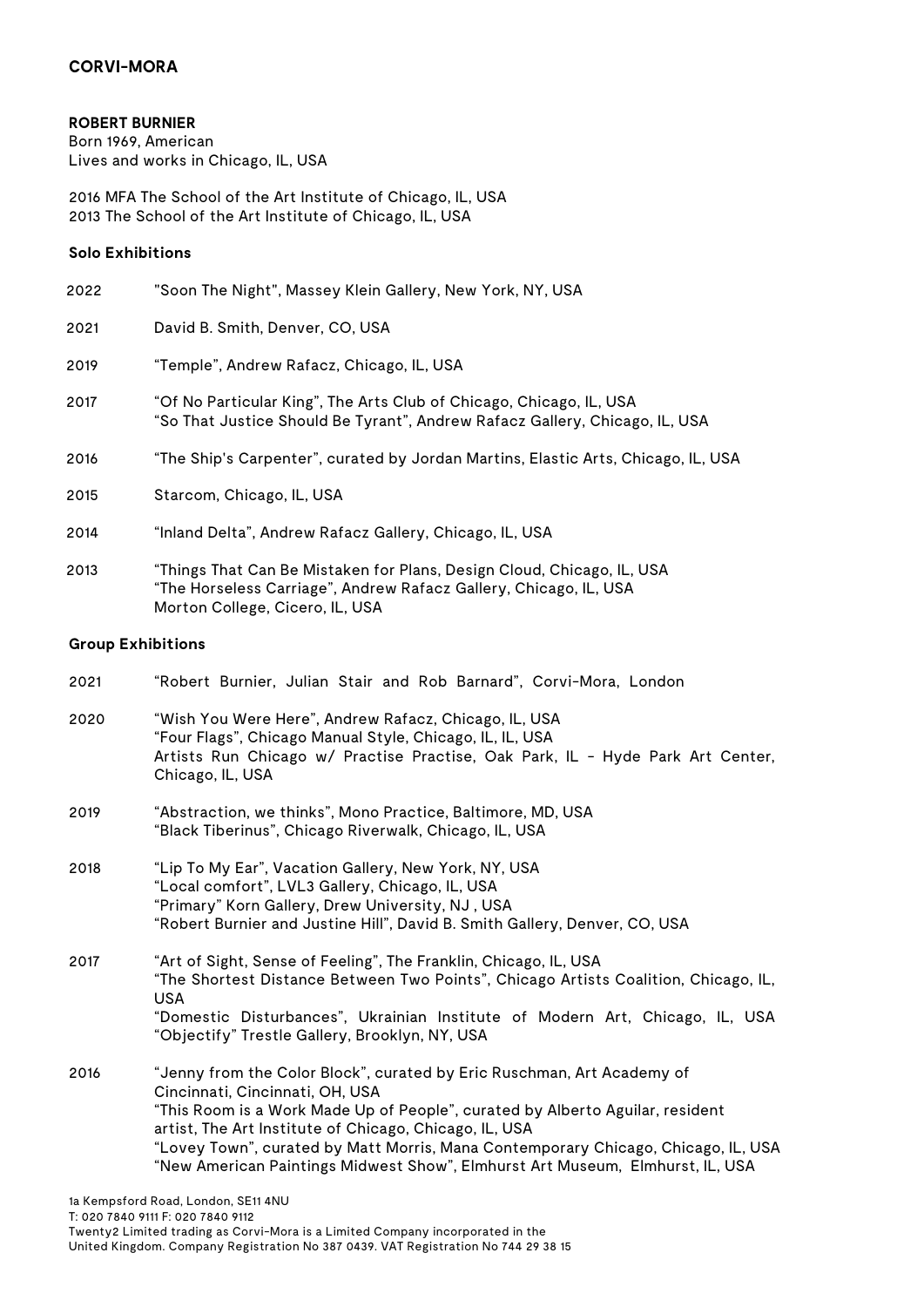# **CORVI-MORA**

|                                     | "Dialogue Chicago: 12", curated by Sarah Krepp, Evanston Art Center,<br>Evanston, IL, USA<br>"Dead Man's Curve", Heaven Gallery, Chicago, IL, USA                                                                                                                                                                                                                                                                                                                                                                |  |
|-------------------------------------|------------------------------------------------------------------------------------------------------------------------------------------------------------------------------------------------------------------------------------------------------------------------------------------------------------------------------------------------------------------------------------------------------------------------------------------------------------------------------------------------------------------|--|
| 2015                                | "Every Home is a Temporary Home", Terrain Biennial, curated by Sabina Ott, Oak<br>Park, IL, USA<br>"Imaginary Landscapes", curated by Allison Glenn, Chicago Urban Art Society,<br>Chicago, IL, USA                                                                                                                                                                                                                                                                                                              |  |
| 2014                                | "Rocket Run", Nebraska Wesleyan University, Lincoln, NE, USA<br>"The Chicago Effect: Redefining the Middle", Hyde Park Art Center, Chicago, IL, USA<br>"Inside Space", Riverside Art Center, Riverside, IL, USA<br>"Ghost Nature", La Box, École nationale supérieure d'art de Bourges, curated by<br>Caroline Picard, Bourges, France<br>"Here Lies Space", Heaven Gallery, Chicago, IL, USA<br>"Ghost Nature", Gallery 400, University of Illinois at Chicago, curated by Caroline<br>Picard, Chicago, IL, USA |  |
| 2013                                | "All the King's Horses", Gallery 175, Chicago, IL, USA<br>"Salon Zürcher", Gallerie Zürcher, New York, NY, USA<br>Gallery 175, Chicago, IL, USA                                                                                                                                                                                                                                                                                                                                                                  |  |
| 2012                                | "Passengers", Leroy Neiman Center, School of the Art Institute of Chicago, Chicago,<br>IL, USA<br>"21st Evanston and Vicinity Biennial", Evanston Art Center, Evanston, IL, USA<br>"Some Dialogue", Illinois State Museum, Chicago, IL, USA<br>"12th Anniversary Show", Heaven Gallery, Chicago, IL, USA<br>"FORM: Art + floral", Chicago, IL, USA<br>"Geometrically Speaking II", Chicago, IL, USA                                                                                                              |  |
| 2011                                | "Chicago Artists Month Show", Las Manos Gallery, Chicago, IL, USA<br>"The Paper Exhibition", Las Manos Gallery, Chicago, IL, USA                                                                                                                                                                                                                                                                                                                                                                                 |  |
| 2010                                | "Geometrically Composed", Las Manos Gallery, Chicago, IL, USA<br>"New Work", Heaven Gallery, Chicago, IL, USA<br>"War Machines", Swell Gallery, West Dundee, IL, USA<br>"The Evidence Against Us", Las Manos Gallery, Chicago, IL, USA<br>Dialogue 32", Noyes Art Center, Evanston, IL, USA                                                                                                                                                                                                                      |  |
| 2008                                | "Meeting 2.0", The Conference Room Gallery, Los Angeles, CA, USA<br>"Joseph Frasca, Works on Paper", ATC Gallery, Chicago, IL, USA<br>"Art Part(I)y / re-S.E.E.-ycle", Artist Collective, Evanston, IL, USA<br>"TextaPort", Caro d'Offay Gallery, Chicago, IL, USA<br>"ATC Select", ATC Gallery, Chicago, IL, USA                                                                                                                                                                                                |  |
| 2007                                | "Textaport", Caro d'Offay Gallery, Chicago, IL, USA<br>"Art 5 - Faculty and Staff of the Art Institute of Chicago", School of the Art Institute<br>of Chicago, Chicago, IL, USA<br>"Curator's Choice", Threewalls, Chicago, IL, USA<br>"Subtle Combat", Around the Coyote Gallery, Chicago, IL, USA                                                                                                                                                                                                              |  |
| 2006                                | "The Colorist Chess", Caro d'Offay Gallery, Chicago, IL<br>"Sketchbook 6", Collaboraction Theater Company, Chicago, IL                                                                                                                                                                                                                                                                                                                                                                                           |  |
| 2005                                | "Miniatures and Multiples", Around the Coyote Gallery, Chicago, IL, USA<br>"Curator's Choice", Curated by Stephanie Pavone and Brittany Reilly of Booster and<br>Seven Gallery, Around the Coyote Gallery, Chicago, IL, USA                                                                                                                                                                                                                                                                                      |  |
| 10 Kampeford Dood London, CE11 ANIL |                                                                                                                                                                                                                                                                                                                                                                                                                                                                                                                  |  |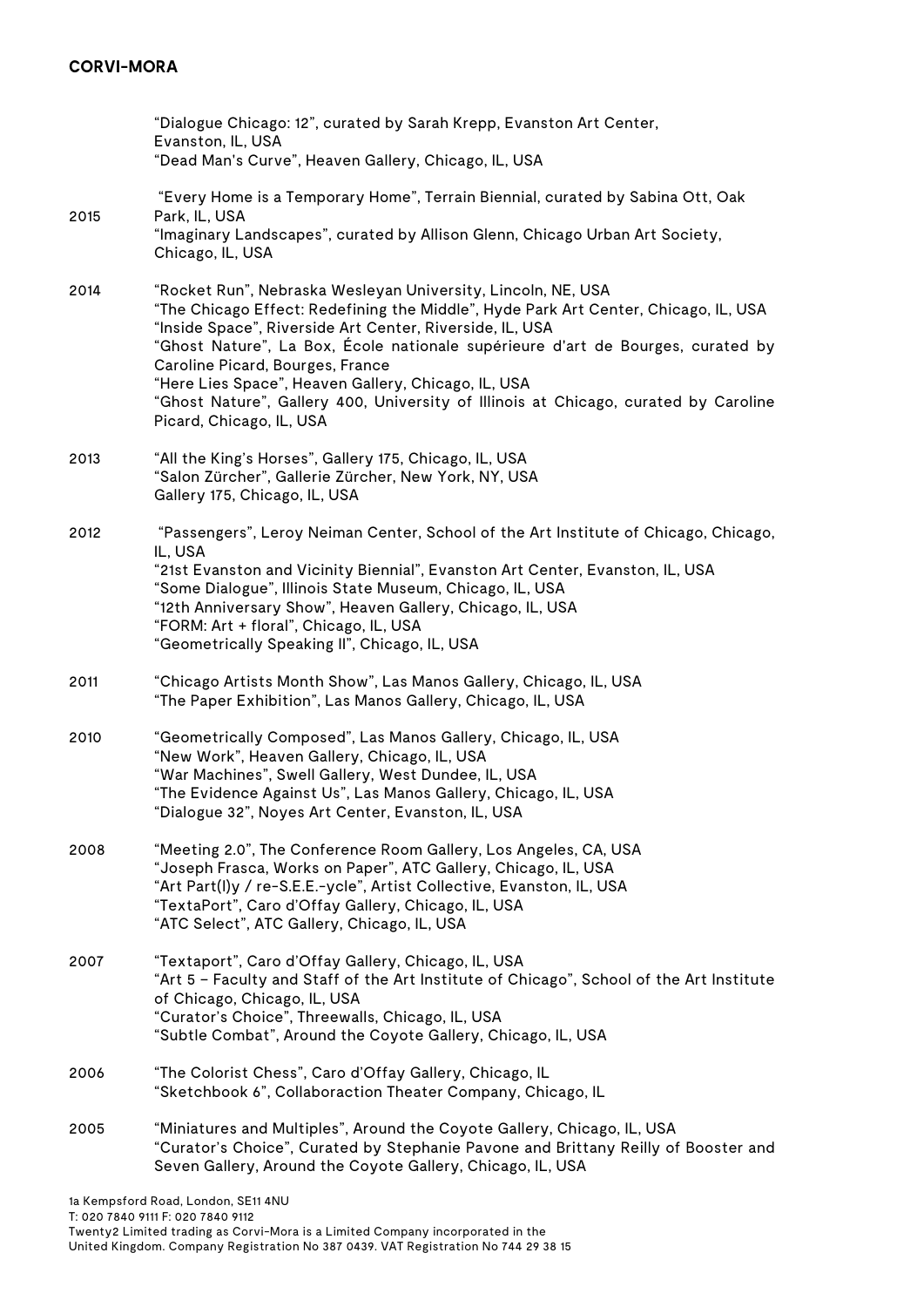## **CORVI-MORA**

| <b>Press</b> |                                                                                                                                                                                                                                                                                                                                                                                                                                                                                                                                                                                                                                                                                                                                                                                                                                                                                                                                                                                                                                                                                                                                                                                                                                                                                                                                                                                                                                                                                                                                                                                                                                                                                                      |
|--------------|------------------------------------------------------------------------------------------------------------------------------------------------------------------------------------------------------------------------------------------------------------------------------------------------------------------------------------------------------------------------------------------------------------------------------------------------------------------------------------------------------------------------------------------------------------------------------------------------------------------------------------------------------------------------------------------------------------------------------------------------------------------------------------------------------------------------------------------------------------------------------------------------------------------------------------------------------------------------------------------------------------------------------------------------------------------------------------------------------------------------------------------------------------------------------------------------------------------------------------------------------------------------------------------------------------------------------------------------------------------------------------------------------------------------------------------------------------------------------------------------------------------------------------------------------------------------------------------------------------------------------------------------------------------------------------------------------|
| 2021         | Joshua Ware, "Review: Robert Burnier: Song Cycle at David B. Smith Gallery",<br>Southwest Contemporary, November 5                                                                                                                                                                                                                                                                                                                                                                                                                                                                                                                                                                                                                                                                                                                                                                                                                                                                                                                                                                                                                                                                                                                                                                                                                                                                                                                                                                                                                                                                                                                                                                                   |
| 2020         | Stephen Moore, "Artists Quarantine with their Art Collections", Hyperallergic, Jun 6                                                                                                                                                                                                                                                                                                                                                                                                                                                                                                                                                                                                                                                                                                                                                                                                                                                                                                                                                                                                                                                                                                                                                                                                                                                                                                                                                                                                                                                                                                                                                                                                                 |
| 2018         | Zach Long, "A colorful new art installation is coming to the Chicago Riverwalk",<br>TimeOut Chicago, July                                                                                                                                                                                                                                                                                                                                                                                                                                                                                                                                                                                                                                                                                                                                                                                                                                                                                                                                                                                                                                                                                                                                                                                                                                                                                                                                                                                                                                                                                                                                                                                            |
| 2016         | Jason Foumberg, preview, Five Prime Spots to Discover Rising Local Artists,<br>Chicago Magazine, Sep. 1<br>Eliot Reichert and Maria Girgenti,  Breakout Artists in 2016", Newcity, Spring<br>Maria Girgenti, "In Profile: Robert Burnier", Newcity, February                                                                                                                                                                                                                                                                                                                                                                                                                                                                                                                                                                                                                                                                                                                                                                                                                                                                                                                                                                                                                                                                                                                                                                                                                                                                                                                                                                                                                                         |
| 2015         | Lori Waxman, "Terrain Biennial makes Oak Park an art nexus", Chicago Tribune,<br>August<br>Mahjabeen Syed, "2nd Terrain Biennial Sprawls Far Beyond the Suburbs", Newcity,<br>August<br>Elliot Reichert, "Imaginary Landscapes at Mana Contemporart", Newcity, April<br>Mostafa Heddaya "Manifest Destiny? Volta New York Goes West", Blouin Art Info,<br>March                                                                                                                                                                                                                                                                                                                                                                                                                                                                                                                                                                                                                                                                                                                                                                                                                                                                                                                                                                                                                                                                                                                                                                                                                                                                                                                                      |
| 2014         | Tony Karman, "An Unprecedented List of Cultural Exhibitions and Events in<br>September",<br>Huffington<br>This<br>Chicago<br>Post,<br>September<br>Eileen Kinsella, "Expo Chicago Breathes New Life into the Windy City Art Scene",<br>Artnet<br>Caroline Picard, "Art Fair Musical: Setting the Stage for IN/SITU at EXPO CHICAGO",<br>ArtSlant, September<br>Caroline Picard, "The Matter of Invisible Energy: An Interview with Robert Burnier",<br>ArtSlant, September<br>Aimee, Levitt "The Hyde Park Art Center examines the Chicago way of doing art",<br>Chicago Reader, September<br>Stephanie Cristello, " Required Viewing - Chicago: Pictures for a Generation",<br>ArtSlant, September<br>lonit Behar, "The Middle as a Means to an End: The Chicago Effect at the Hyde Park<br>Art Center", ArtSlant, September<br>Robin Dluzen, "SPOTLIGHT: Chicago, Art Ltd.", September<br>Scott Indrisek, "Expo Chicago Names Artists For In/Situ And More", BLOUIN Art<br>Info, September<br>Amanda Rosoce, "Here Lies Space", San Francisco Arts Quarterly, April<br>Heiji Choy Black, "Velvet Hammer", Chicago Magazine, May<br>Stephanie Burke, Top 10 Weekend Picks (4/4-4/6): #2, Here Lies Space at Heaven<br>Gallery, Bad at Sports art blog, April 3<br>Picard, Caroline, In and Out of Virtual Space: An Interview with Robert Burnier, Bad<br>at Sports art blog, February 10<br>Jason Foumberg, "The 18 Best Shows in Chicago Art Galleries", Chicago Magazine,<br>January 29<br>Stephanie Burke, "Top 5 Weekend Picks (1/17&1/19): Ghost Nature", Bad at Sports<br>Art Blog, January 18<br>Alicia Eler, "10 Chicago Art Exhibitions to See This Winter", Hyperallergic, January<br>14 |
| 2013         | Pedro Velez "Eye Exam: My Top Art Picks for Chicago and the Midwest, 2013",<br>Newcity, December 17,                                                                                                                                                                                                                                                                                                                                                                                                                                                                                                                                                                                                                                                                                                                                                                                                                                                                                                                                                                                                                                                                                                                                                                                                                                                                                                                                                                                                                                                                                                                                                                                                 |

Shana Beth Mason, "Art Basel / UNTITLED / Pulse in REVIEW: Art Basel Miami Beach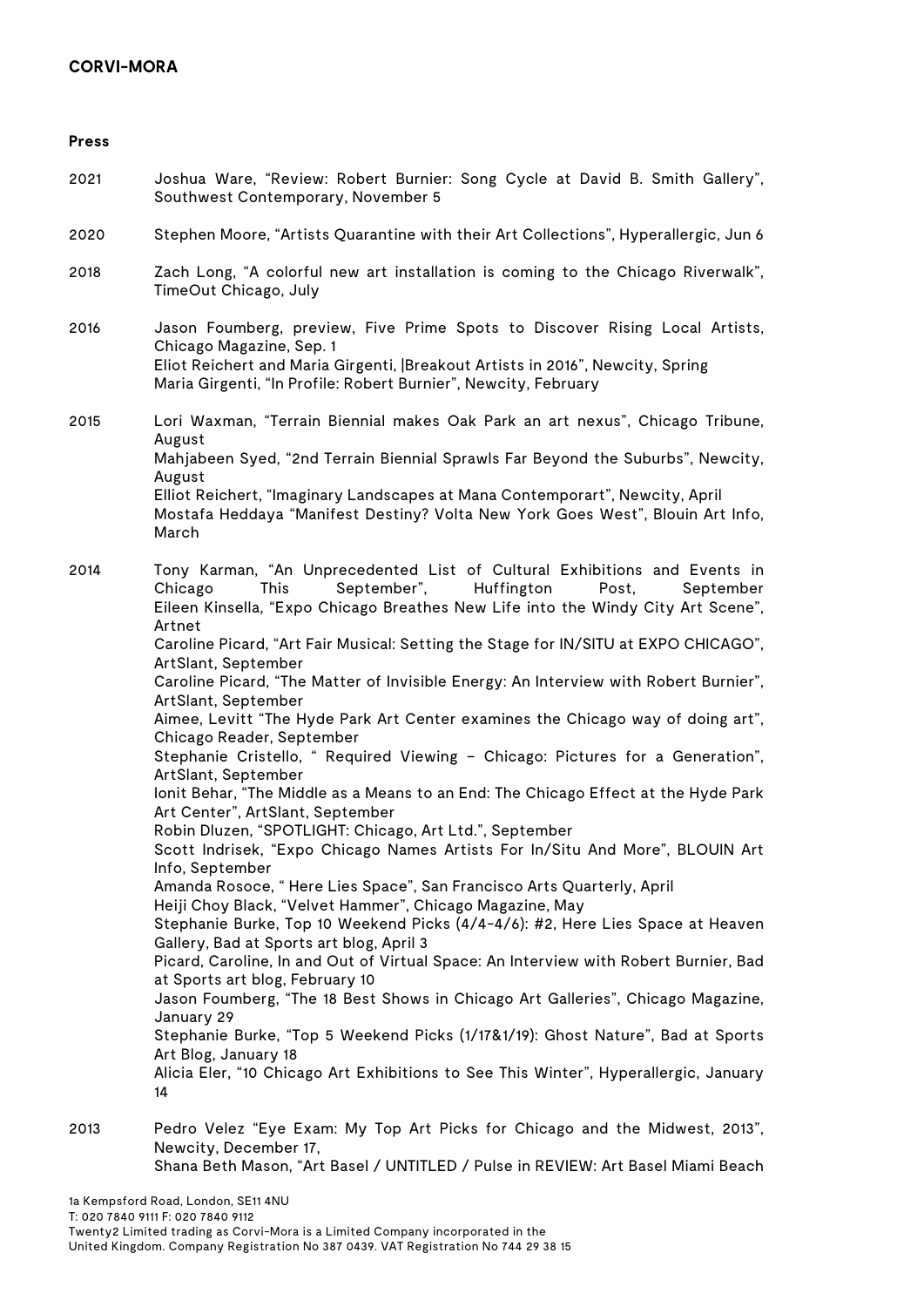## **CORVI-MORA**

Week 2013", San Francisco Arts Quarterly, December Marana Tayes, "UNTITLED.: A gallerist and a curator dish on art and the fair itself", Savannah College of Art and Design Blog, December Marion Maneker, "UNTITLED Fair Report, Art Market Monitor", December CBS Morning news, interview, September 19 Troy Pieper, "Engage or Abandon?", fnews Magazine, September 15 Jason Foumberg, "Fourteen Great Art Exhibits in Chicago Right Now", Chicago Magazine, September Robin Dluzen, Editorial Feature. Visual Art Source (Art Scene/art ltd.), February

- 2012 Robin Dluzen, Review of MDW Art Fair, Art Fag City, November Stephanie Burke, "Top 5 Weekend Picks (8/11&8/13): 21st Evanston and Vicinity Biennial", Bad at Sports Art Blog, August Stephanie Burke, "Top 5 Weekend Picks (7/13&7/14): Heaven Gallery's 12 Year Anniversary", Bad at Sports Art Blog, July
- 2010 Emily McFarlan, Review. Courier-News/Sun-Times, June
- 2007 Timothy Inklebarger, "War for sale: Exhibit juxtaposes military weaponry with consumerism", Chicago Journal , May Myrna Petliki, "Artists' Works Send Their Messages", Chicago News-Star , April Molly Sullivan, Review of 'Colorist Chess', New City Chicago, May
- 2006 Hedy Weiss, "Collaboraction's 'Program B' Beguiling, a Bit Uneven". Chicago Sun-Times, August
- 2005 Michael Workman, "Eye Exam: Winter Tour", New City Chicago, December

#### **Recent Public Lectures and Writing**

- 2021 Artist Lecture, Emily Carr University, Vancouver, BC, USA, January
- 2020 Artist Lecture, Columbia College, Chicago, IL, USA, Febuary
- 2015 Artist Lecture, with The Cultivist, New York, NY, USA, December Visiting Artist Lecture, Harold Washington College, Chicago, IL, USA, October Artist Lecture, with Gertrude (New York), at Soho House, Chicago, IL, USA, September
- 2014 Visiting Artist Lecture, Northern Illinois University, IL, USA, November

2013 "Self Employment in the Arts", Panel discussion, College of Dupage, January "Robert Burnier, 2D Design Lecture", College of Dupage, IL, USA, January "Dusk is Dawn is Day", essay, published on Bad at Sports, August "The Outward Spiral", essay, published on Bad at Sports, June "Lorraine Dauw at The Hills Estheric Center", exhibition review, published on Chicago Artist Writers, June Catholic Craft, essay, published on Bad at Sports, May "Steven Husby: BRUTe FORCE at 65GRAND", exhibition review, published on Bad at Sports, April, 2013 "An Interview with Steven Husby", published on Bad at Sports, April, 2013 "Relatedness, Discovery, Emergence and Materiality", lecture, College of DuPage, March

2012 "MDW Micro-Meditation: Robert Chase Heishman", exhibition review, Chicago Artist Writers, November